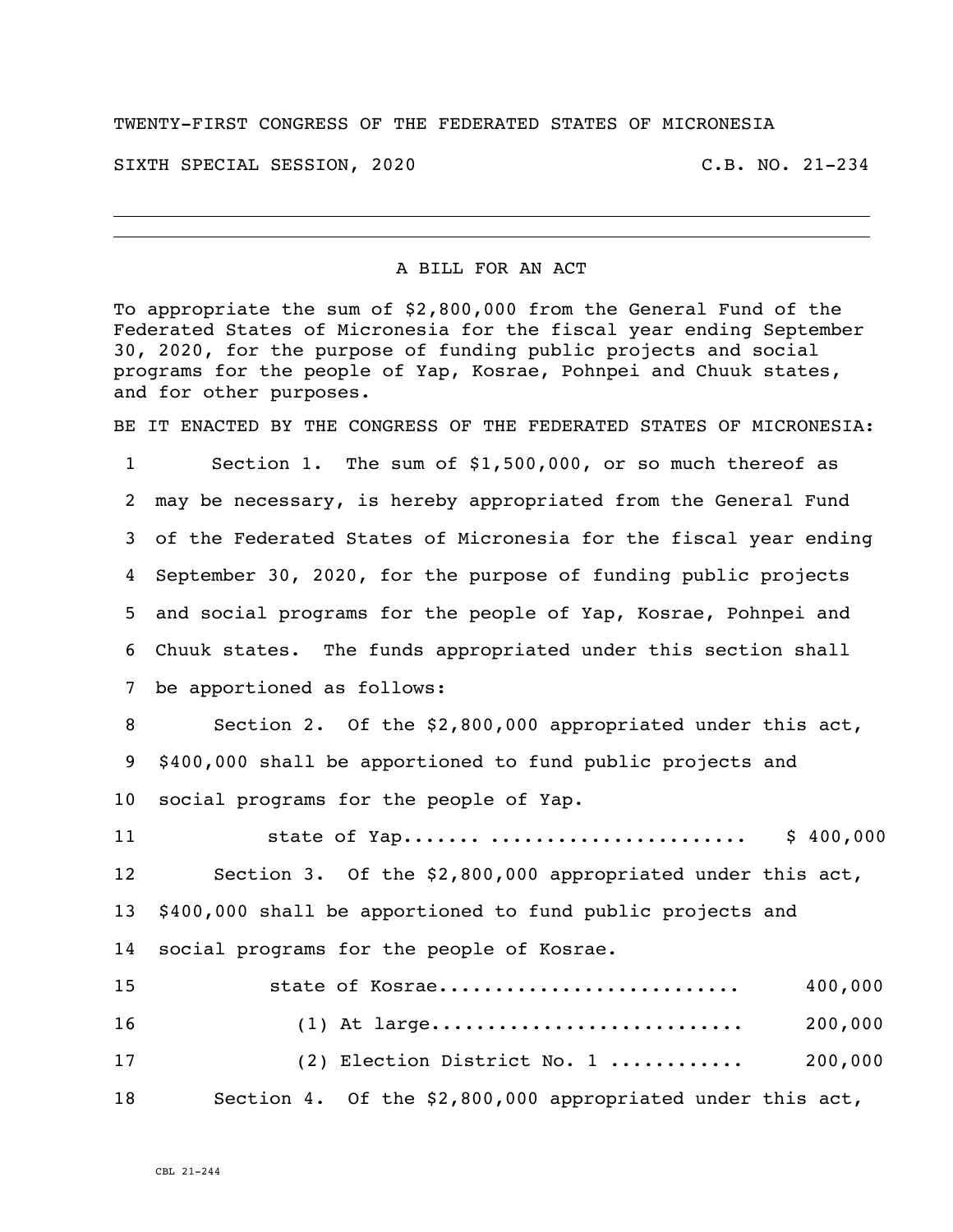| $\mathbf{1}$    | \$800,000 shall be apportioned to fund public projects and     |           |
|-----------------|----------------------------------------------------------------|-----------|
| 2               | social programs for the people of Pohnpei.                     |           |
| 3               | state of Pohnpei\$                                             | 800,000   |
| 4               | $(1)$ At large                                                 | 200,000   |
| 5               | (2) Election District No. 1                                    | 200,000   |
| 6               | (3) Election District No. 2                                    | 200,000   |
| $7\phantom{.0}$ | (4) Election District. No. 3                                   | 200,000   |
| 8               | Section 5. Of the \$2,800,000 appropriated under this act,     |           |
| 9               | \$1,200,000 shall be apportioned to fund public projects and   |           |
| 10              | social programs for the people of Chuuk.                       |           |
| 11              | state of Chuuk \$                                              | 1,200,000 |
| 12              | $(1)$ At large                                                 | 200,000   |
| 13              | (2) Election District No. 1                                    | 200,000   |
| 14              | (3) Election District No. 2                                    | 200,000   |
| 15              | (4) Election District No. 3                                    | 200,000   |
| 16              | (5) Election District No. 4                                    | 200,000   |
| 17              | (6) Election District No. 5                                    | 200,000   |
| 18              | Section 6. Allotment and management of funds and lapse         |           |
| 19              | All funds appropriated by this act shall be allotted,<br>date. |           |
| 20              | managed, administered and accounted for in accordance with     |           |
| 21              | applicable laws, including, but not limited to, the Financial  |           |
| 22              | Management Act of 1979. The allottee shall be responsible for  |           |
| 23              | ensuring that these funds, or so much thereof as may be        |           |
| 24              | necessary, are used solely for the purpose specified in this   |           |
| 25              | act, and that no obligations are incurred in excess of the sum |           |

of 4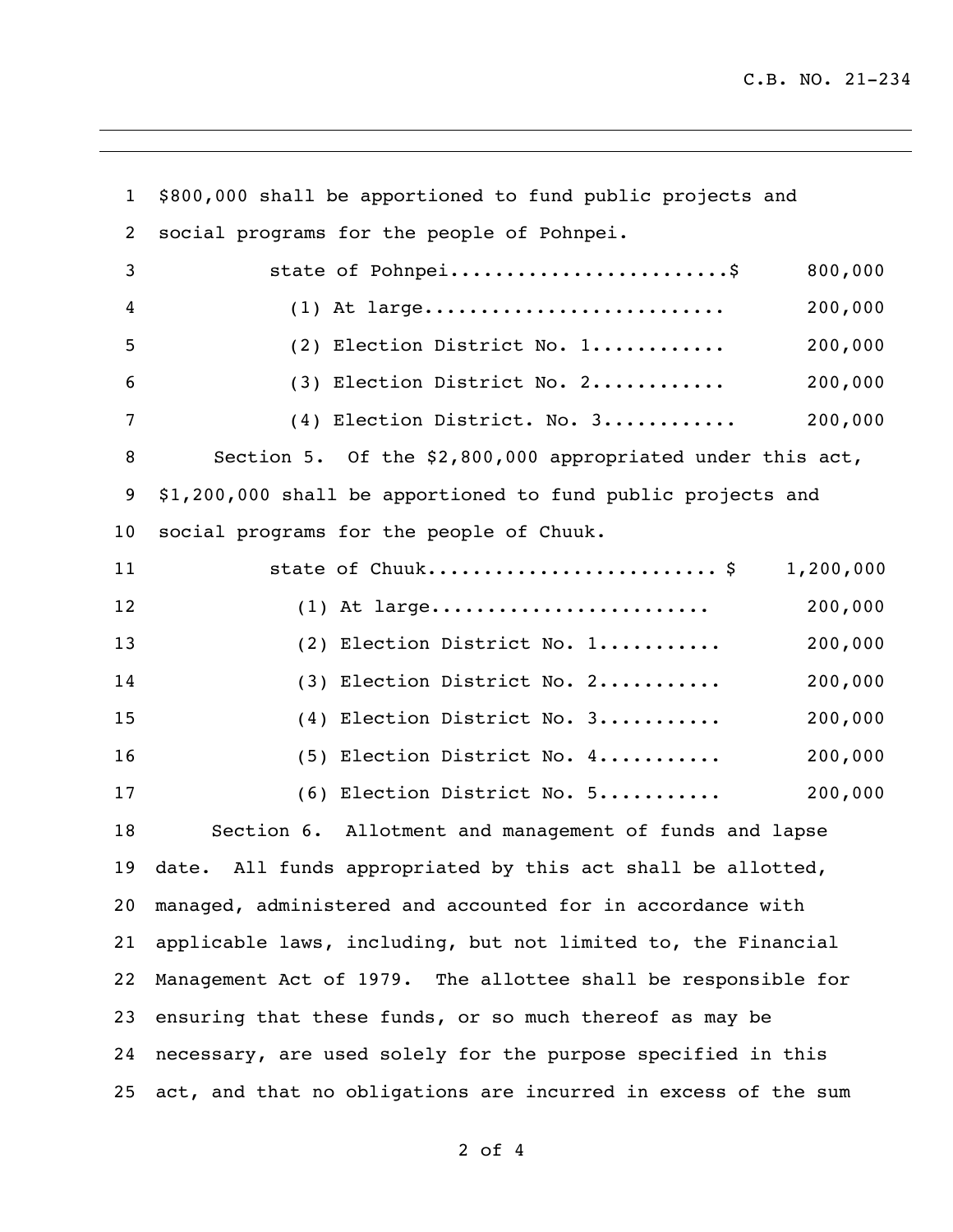C.B. NO. 21-234

 appropriated. The allottee of the funds appropriated under section 2 of this act shall be the Governor of Yap or his designee. The allottee of the funds appropriated under subsection 3(1) of this act shall be the Governor of Kosrae or his designee. The allottee of the funds appropriated under subsection 3(2) of this act shall be the Mayor of Lelu Town Government or his designee. The allottee of the funds appropriated under section 4 of this act shall be the President of the Federated States of Micronesia or his designee. The allottee of the funds appropriated under subsections 5(1) and 5(6) of this act shall be the Governor of Chuuk State or his designee; the allottee of the funds appropriated under subsection 5(2) of this act shall be the Mortlocks Island Development Authority (MIDA); the allottee of the funds appropriated under subsection 5(3) of this act shall be the Mayor of Weno Municipal Government or his designee; the allottee of the funds appropriated under subsection 5(4) of this act shall be the Southern Namoneas Development Authority; the allottee of the funds appropriated under subsection 5(5) of this act shall be the Faichuk Development Authority. The authority of the allottee to obligate funds appropriated by this act shall lapse on September 30, 2022. 

- 
- 
-